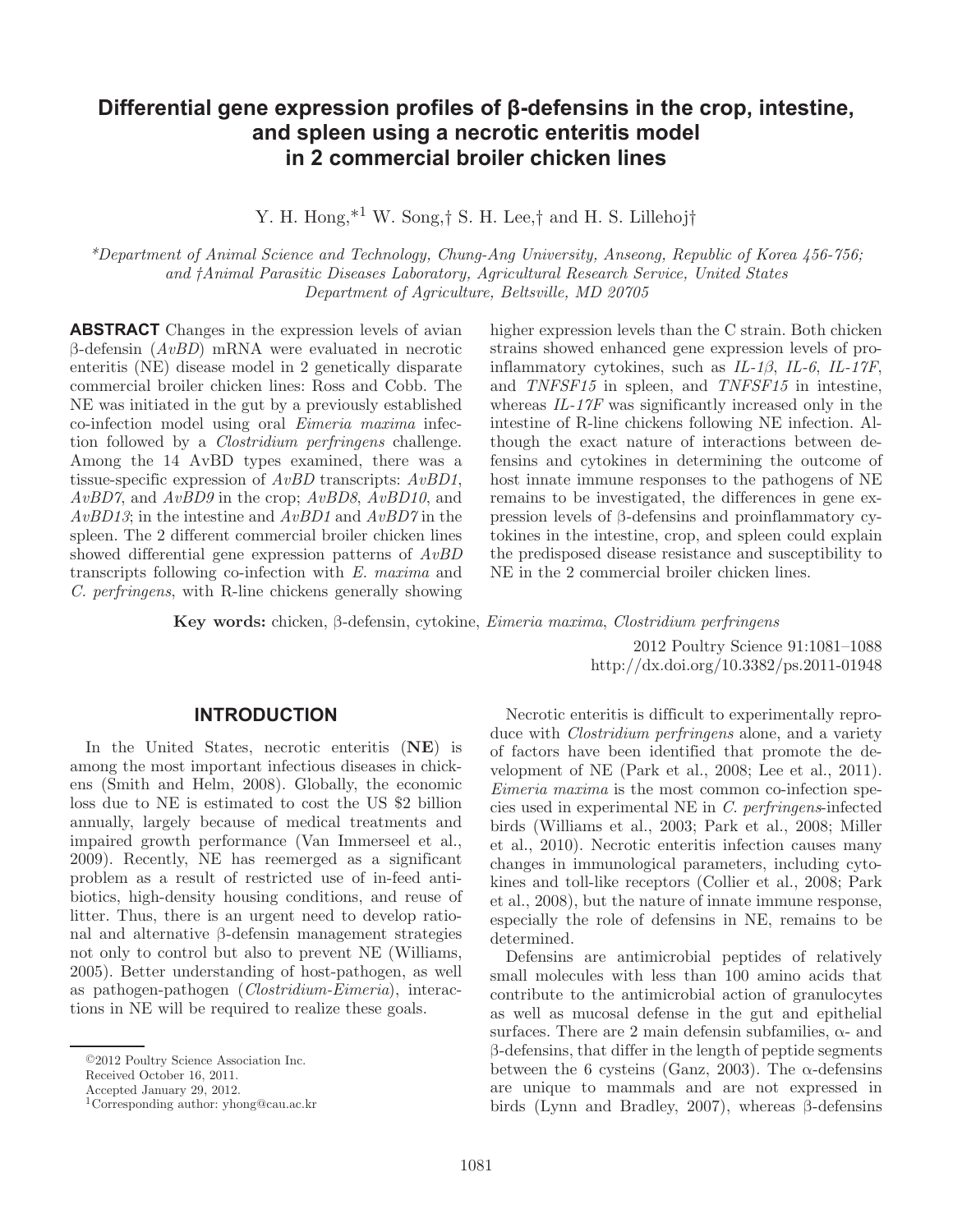are found throughout vertebrate species (Lehrer and Ganz, 2002; Lynn, et al., 2007). Unlike other animals, primates also possess a third type, theta $(\theta)$ -defensin (Tang et al., 1999).

β-Defensins represent important effector molecules of host innate immunity, and they have been isolated from leukocytes and epithelial cells of skin, gastrointestinal, and respiratory tracts. Proinflammatory cytokines, such as IL-1 $\beta$ , IL-6, and TNF- $\alpha$  are known to be potent inducers and upregulators of defensins, such as human β-defensin-2 (Hancock and Diamond, 2000; Scott and Hancock, 2000; McDermott, 2006).

Interestingly, avian species express only β-defensins which have been identified in peripheral blood of chicken, turkey, and ostrich; epithelial cells of chicken and turkey; king penguin stomach contents; king pigeon's bone marrow; spleen of mallard ducks; and Japanese quail (Sugiarto and Yu, 2004; Higgs et al., 2005; Lynn et al., 2007). In chickens, 14 β-defensin genes (*AvBD*1 to 14) have been identified in the leukocytes, epithelial cells, or EST of chicken genome (Evans et al., 1994; Harwig et al., 1994; Zhao et al., 2001; Lynn et al., 2004; Xiao et al., 2004; Higgs et al., 2005; Lynn et al., 2007).

The antimicrobial activity or transcriptional profiles of β-defensins against pathogens, such as *Salmonella enterica* serovar Typhimurium, *C. perfringens*, or *Escherichia coli* have been reported using in vivo or in vitro studies. Chicken β-defensin gallinacin-6 (AvBD9) plays an important role in innate host defense against foodborne pathogens in chicken digestive tract (van Dijk et al., 2007), and the expression levels of AvBD1, AvBD2, AvBD4, and AvBD6 (Akbari et al., 2008) as well as gallinacin 4, 7, and 9 (Milona et al., 2007) were significantly increased in cecal tonsils of young chickens following infection with *Salmonella* Typhimurium. In addition, differential transcriptional profiles of β-defensins in response to *Salmonella enteritidis* were reported in ovaries (Michailidis et al., 2012), gut (Crhanova et al., 2011), and in the intestinal epithelial cells between resistant and susceptible inbred chicken lines (Derache et al., 2009). However, there have been no studies showing the expression of β-defensins in NE in chickens yet. Therefore, we examined the expression profiles of *AvBD* transcripts in 3 different tissues to compare AvBD involvement in NE using 2 commercial broiler chicken strains showing disparate NE disease susceptibility.

### **MATERIALS AND METHODS**

# *Birds and NE Infection*

Two different commercial broiler lines, Cobb and Ross, were obtained from Mountaire Farms in Millsboro, DE. Chickens were kept in brooder pens in a disease-free facility for 14 d posthatch and provided with feed and water ad libitum*.* They were then transferred to large hanging cages (2 birds/cage) at a separate location where they were given an oral infection with 1.0  $\times$  10<sup>4</sup> sporulated oocysts of *E. maxima*, followed with

*C. perfringens*  $(1.0 \times 10^9 \text{ cft})$  4 d later. *Clostridium perfringens* were maintained and propagated using the previously described method (Lee et al., 2011). All experiments were performed according to the guidelines established by the Beltsville Agriculture Research Center Small Animal Care Committee.

### *Tissue Collection and cDNA Synthesis*

Spleen, crop, and intestinal jejunum tissues were freshly collected from 5 chickens per group at 2 d post *C. perfringens* infection and pooled for total RNA extraction. Total RNA was extracted as described (Lee et al., 2010). Intestine and crop were cut longitudinally and briefly washed 3 times with ice-cold Hanks' balanced salt solution containing 100 U/mL of penicillin and 100 mg/mL of streptomycin (Sigma, St. Louis, MO). The mucosal or inner layer was carefully removed using a cell scrapper (Nunc, Thermo Fisher Scientific Inc., Roskilde, Denmark), and total RNA was extracted using TRIzol (Invitrogen, Carlsbad, CA). To synthesize cDNA, 5 μg of total RNA were treated with 1.0 U of DNase I in 1.0  $\mu$ L of 10 $\times$  reaction buffer (Sigma) and incubated for 15 min at room temperature. One microliter of stop solution was added to inactivate the DNase I. It was then heated at 70°C for 10 min and reverse-transcribed at 42°C for 1 h using the StrataScript first strand synthesis system (Stratagene, La Jolla, CA) with 5.0 μg of oligo (dT) primer, 25 m*M* of dNTPs, and  $50 \text{ U}$  of reverse transcriptase in a total volume of 19  $\mu$ L.

### *Quantitative Real-Time PCR*

Oligonucleotide primers for chicken β-defensin, proinflammatory cytokines, and chicken GAPDH control were designed based upon sequences available from public databases and listed in Table 1. Amplification and detection were carried out using equivalent amounts of cDNA from spleen, crop, and intestine using the Mx3000P system and Brilliant SYBR Green QPCR master mix (Stratagene) as described by the manufacturer (Hong et al., 2006a). Standard curves were generated using log10 diluted cDNA obtained from pooled infected samples for each chicken β-defensin and noninfected total RNA. The levels of individual transcripts were normalized to those of GAPDH and gene expression was analyzed by the Q-gene program (Muller et al., 2002). Each analysis was performed in triplicate. To normalize individual replicates, the logarithmic-scaled threshold cycle  $(C_t)$  values were transformed to linear units of normalized expression before calculating means and SEM for the references and individual targets, followed by the determination of mean normalized expression using the Q-gene program (Muller et al., 2002; Hong et al., 2006a,b).

### *Statistical Analysis*

Mean  $\pm$  SE values for each group (n = 5) were calculated and differences between groups were analyzed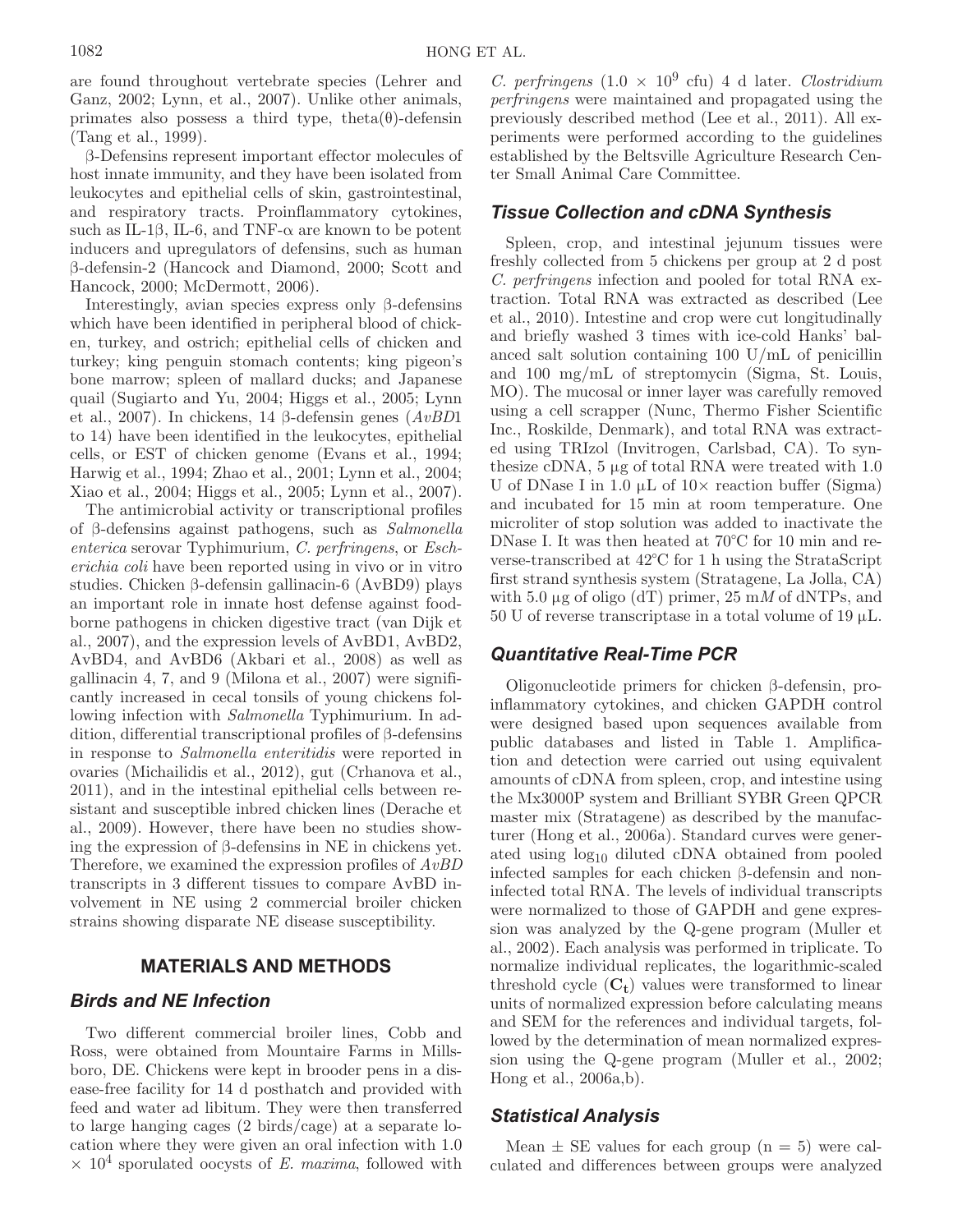|  |  |  |  | <b>Table 1.</b> Sequences of the oligonucleotide primers used in quantitative real-time PCR |  |
|--|--|--|--|---------------------------------------------------------------------------------------------|--|
|--|--|--|--|---------------------------------------------------------------------------------------------|--|

|                | Primer sequence $(5'-3')$ | Size for                 |                               |               |
|----------------|---------------------------|--------------------------|-------------------------------|---------------|
| RNA target     | Forward                   | Reverse                  | <b>PCR</b><br>product<br>(bp) | Accession no. |
| GAPDH          | TGCTGCCCAGAACATCATCC      | ACGGCAGGTCAGGTCAACAA     | 142                           | K01458        |
| Defensin-1     | GAAAACCCGGGACAGACG        | AGCGAGAAGCCAGGGTGAT      | 265                           | NM_204993     |
| $Defension-2$  | TCTGCAGCCATGAGGATTC       | TAAAGCACATGCCTGGAAGAAAT  | 259                           | NM_204992     |
| Defensin-3     | ACCCAGTGCAGAATAAGAGGAG    | AGACTGCAGAGGTGGGAAGG     | 204                           | AY677340      |
| Defensin-4     | AATCCTTTGCTTTTTCATC       | TGCAATTATTCACACTACAACCAT | 201                           | NM_001001610  |
| Defensin-5     | GTGACCCTCCGGGCATCT        | ATGAACGTGAAGGGACATCAGAG  | 253                           | NM_001001608  |
| Defensin-6     | ATCCTTTACCTGCTGCTGTCTGT   | GAGGCCATTTGGTAGTTGC      | 250                           | NM_001001193  |
| Defensin-7     | GCTGTCTGTCCTCTTTGTGGTG    | ATTTGGTAGATGCAGGAAGGAT   | 227                           | NM 001001194  |
| Defensin-8     | TGTGGCTGTTGTGTTTTGT       | CTGCTTAGCTGGTCTGAGG      | 267                           | NM 001001781  |
| Defensin-9     | ACCGTCAGGCATCTTCACAG      | CCATTTGCAGCATTTCAGC      | 241                           | NM_001001611  |
| $Defension-10$ | GAATTGGGGCACGCAGTC        | CCGGAATCTTGGCACAGC       | 229                           | NM 001001609  |
| Defensin-11    | ACTGCATCCGTTCCAAAGTCTG    | GTCCCAGCTGTTCTTCCAG      | 168                           | NM 001001779  |
| Defensin-12    | ACCTTTGTTTCGTGTTCATCTTC   | AGGTGCTGCTGCTCTCCA       | 230                           | NM_001001607  |
| Defensin-13    | CATCGTTGTCATTCTCCTCCTC    | GGTGGAGAACCTGCAGCAGCG    | 163                           | NM 001001780  |
| Defensin-14    | ATGGGCATATTCCTCCTG        | CTTTGCCAGTCCATTGTAG      | 159                           | AM402954      |
| IL-1 $\beta$   | TGGGCATCAAGGGCTACA        | TCGGGTTGGTTGGTGATG       | 244                           | NM_204524     |
| $IL-6$         | CAAGGTGACGGAGGAGGAC       | TGGCGAGGAGGGATTTCT       | 254                           | NM 204628     |
| $IL-17F$       | CTCCGATCCCTTATTCTCCTC     | AAGCGGTTGTGGTCCTCAT      | 292                           | NM_204460     |
| TNFSF15        | CCTGAGTTATTCCAGCAACGCA    | ATCCACCAGCTTGATGTCACTAAC | 292                           | NM_001024578  |

by the Student's *t*-test using SPSS software (SPSS 18.0 for Windows, Chicago, IL). Statistical differences were considered significant at  $P < 0.05$ ,  $P < 0.01$ , and  $P <$ 0.001.

#### **RESULTS**

#### *Expression of Chicken β-Defensins in NE*

The expression levels of *AvBD*, which are induced following *E. maxima* and *C. perfringens* infections in spleen, crop, and intestine, were assessed in 2 different commercial broiler lines. The crop is essentially an enlarged part of the esophagus that stores food temporarily and shows a high level of Gal-6 (*AvBD9*) expression (van Dijk et al., 2007). As shown in Figure 1, chickens with NE showed high levels of *AvBD1*, *7*, and *9* and moderate expression of *AvBD2*, *6*, and *11*. In contrast, other β*-*defensin genes showed minimum (*AvBD4*, *5*) or no expression.

Following *E. maxima* and *C. perfringens* co-infection, the expression of 8 out of 14 β*-*defensins were detected in the jejunum (Figure 2): *AvBD8*, *10*, *13* with high levels of mRNA transcripts, and *AvBD1*, *6*, *9*, *11*, *12* with moderate gene expression levels. High level expression of gallinacin 11 (*AvBD13*) in the small intestine, liver, gall bladder, and spleen in poultry has also been previously reported against the intestinal pathogens *Salmonella* Typhimurium and *Listeria monocytogenes* (Higgs et al., 2005).

Compared with crop and intestine, baseline expression levels of *AvBD1* and *AvBD7* were significantly higher in spleen, with moderate levels of expression of *AvBD2*, *AvBD4*, and *AvBD6* (Figure 3). Furthermore, the expression levels of some β*-*defensin genes, such as *AvBD3*, *AvBD5*, *AvBD8*, *AvBD13*, and *AvBD14* were significantly different when comparing the uninfected control and NE-infected chickens (Figure 3).

# *Differential mRNA Expression of Chicken β-Defensins in 2 Lines*

Two major commercial broiler chicken lines were used to investigate genetically determined differences in the expression of defensins in response to NE. As shown in Figure 1, Ross-line chickens expressed higher levels of β*-*defensins, when compared with Cobb chickens, regardless of the infection status in the crop. The gene expression levels of *AvBD1* and *AvBD7* were significantly different between control and NE Cobb lines, although no significant differences were observed between the uninfected control and the infected chickens in *AvBD1*, *7*, and *9* of Ross chickens. This finding is consistent with the high gene expression of Gal-6 (*AvBD9*) in the esophagus and crop of broiler chicken (van Dijk et al., 2007). Interestingly, the expression levels of *AvBD2* (in Ross line), *6* (in Cobb and Ross lines), and *11* (in Cobb line) genes were significantly different within the same broiler chickens. These results indicate that the crop plays an important role in local innate host defense against enteric pathogens, which has previously been suggested by others (van Dijk et al., 2007).

In the intestine, mRNA level of *AvBD1*, *6*, *8*, and *10* were significantly higher in Ross compared with Cobb chickens (Figure 2). *AvBD8* was preferentially expressed in Ross chickens in response to NE, which indicates a potential protective role of this defensin in local protection against *Eimeria* and *C. perfringens* infections (Figure 2). Interestingly, the gene expression of *AvBD8* is known to be significantly increased in epithelial cells of the liver, gall bladder, spleen, and small intestine following infections with *E. coli*, *Listeria monocytogens*,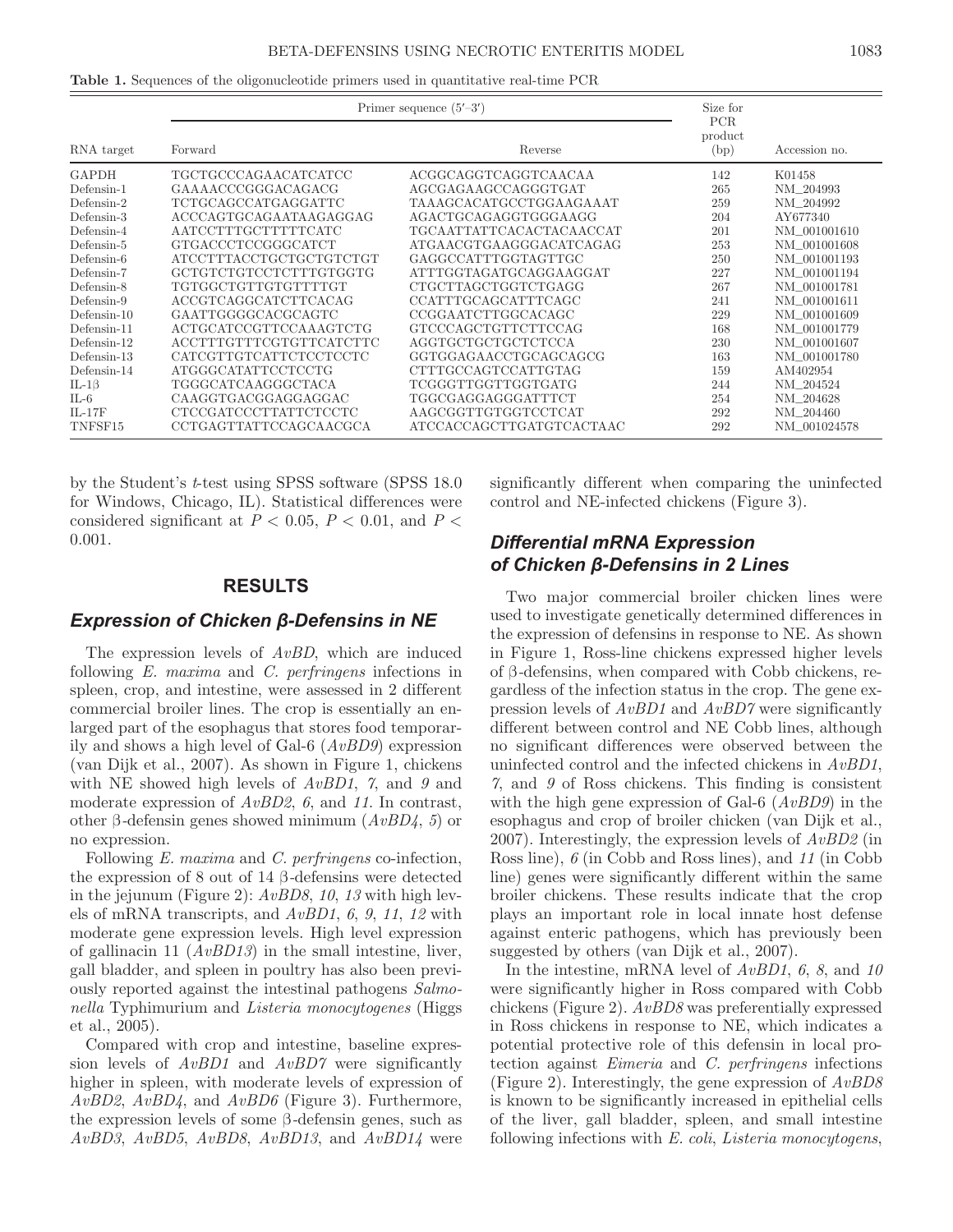

**Figure 1.** The β-defensin expression profiles in the crop of 2 commercial broilers [Cobb (C) vs. Ross (R)]. Chickens were noninfected or orally infected with  $1.0 \times 10^4$  oocysts of *Eimeria maxima* on d 14 and following *Clostridium perfringens* infection with  $1.0 \times 10^9$  cfu at 4 d later. Crops were obtained from 2 d post-*C. perfringens*-infected or noninfected chickens, and transcriptional levels were determined by quantitative real-time PCR. Data are expressed as normalized mRNA levels to *GAPDH* mRNA levels of triplicate determinations with pooled samples from 5 chickens.  $*P < 0.05, **P < 0.01, ***P < 0.001, NS = not significant, NE = necrotic enteritis.$ 



**OControl** NE

**Figure 2.** Chicken β-defensin expressions in the intestinal mucosal layer of 2 commercial broiler chicken lines, Cobb (C) and Ross (R). Intestinal mucosal layers were isolated from the jejunum of 2 d post-*Clostridium perfringens* infection from normal and infected chickens, and mRNA levels were determined by quantitative real-time PCR. Data are expressed as normalized mRNA levels to *GAPDH* mRNA levels of triplicate determinations with pooled samples from 5 chickens. To show a lower level of significant β-defensin expression, small graphs were inserted in the figure.  $*P < 0.05$ ,  $*P < 0.01$ ,  $*+P < 0.001$ , NS = not significant, NE = necrotic enteritis.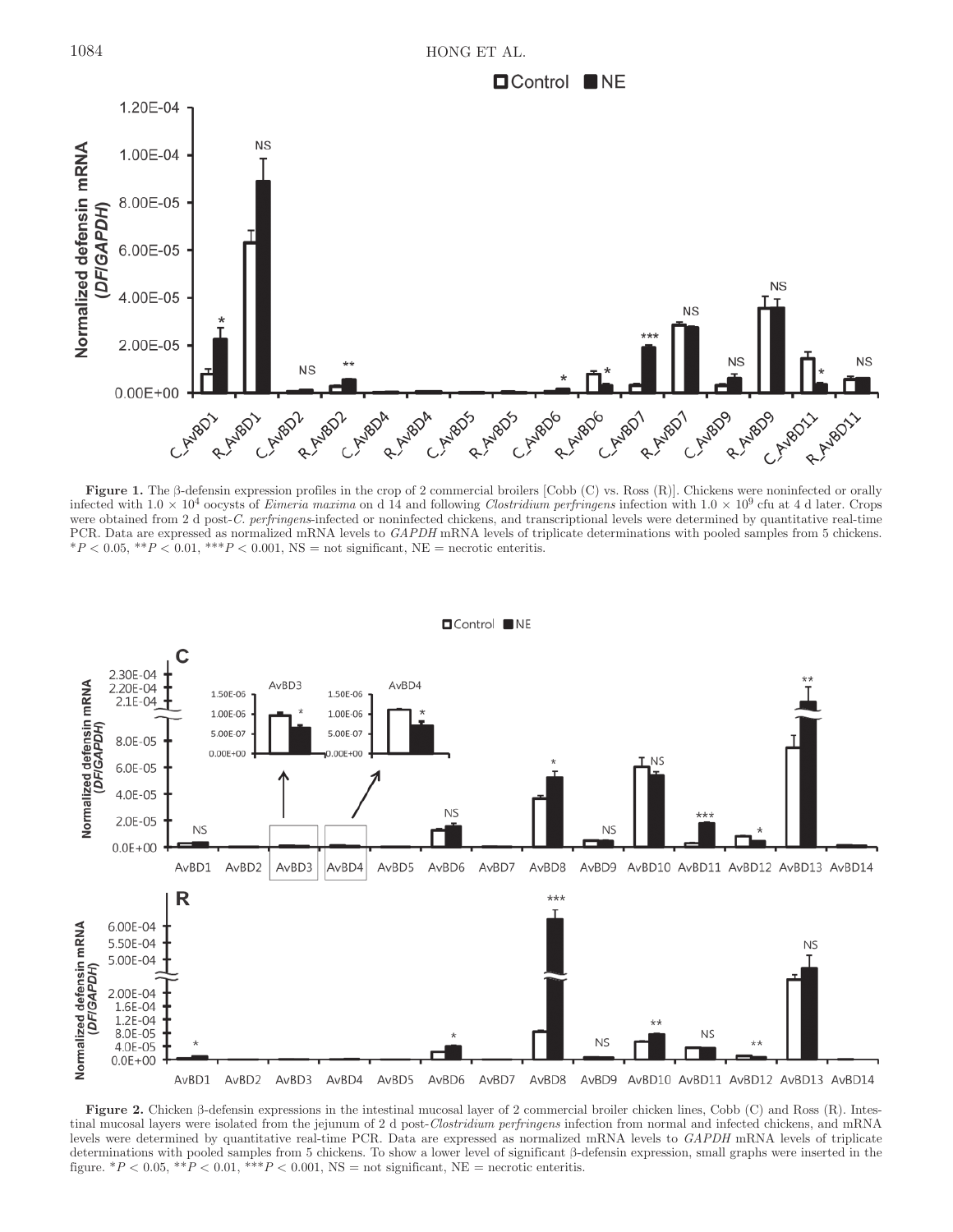

**Figure 3.** Chicken β-defensin expression patterns in the spleen of 2 commercial broiler breeds [Cobb (C) vs. Ross (R)]. Spleens were isolated from 2 d post-*Clostridium perfringens* infection. Pooled mRNA samples from normal and *C. perfringens*-infected chickens were used in quantitative real-time PCR. Data are expressed as normalized mRNA levels to *GAPDH* mRNA levels of triplicate determinations with pooled samples from 5 chickens. To show a lower level of significant β-defensin expression, small graphs were inserted in the figure. \**P* < 0.05, \*\**P* < 0.01, \*\*\**P* < 0.001,  $NS = not$  significant,  $NE =$  necrotic enteritis.

*Salmonella* Typhimurium, and *Streptococcus pyrogens* (Higgs et al., 2007).

In spleen, *AvBD* gene expression patterns were quite different: β*-*defensins in spleen showed no increases postinfection with *E. maxima* and *C. perfringens.* In the spleen, the levels of  $AvBD$  genes were significantly decreased in both Ross and Cobb chicken lines (Figure 3). In addition, *AvBD3* and *AvBD8* gene expression levels were significantly increased in Cobb chickens, whereas *AvBD3* was significantly decreased in Ross with no discernible difference in *AvBD8* in Ross. Moreover, baseline mRNA transcripts of *AvBD1* and *AvBD6* in Ross chickens were 2 times higher than Cobb in uninfected groups.

### *Immune Response and Induction of β-Defensin Expression in Chicken Gut*

Our earlier studies showed that many different types of proinflammatory cytokines are increased following infection with *Eimeria* or *C. perfringens* (Hong et al., 2006a,b; Park at el., 2008). These pathogens elicit the production of proinflammatory cytokines, such as TNF- $\alpha$ , IL-1 $\beta$ , and IL-6 (Sugiarto and Yu, 2004), and several β-defensins, which are known to be upregulated in inflammation (van Dijk et al., 2007). For this reason, we assessed proinflammatory cytokines in Ross and Cobb chickens.

Compared with proinflammatory cytokine expression levels of the control and NE-infected chickens in intestinal mucosal layer, *IL-1β* and *IL-6* showed no significant differences, whereas *IL-17F* and *TNFSF15* mRNA transcriptional levels were significantly increased in NE-infected birds in both chicken lines in response to NE, except for *IL-17F* in the Cobb line (Figure 4).

In the spleen, all proinflammatory cytokines that were examined showed significant increases following NE infection, with Ross expressing higher than Cobb chickens, although *TNFSF15* was highly induced in NE-infected Cobb chickens (Figure 4).

### **DISCUSSION**

Necrotic enteritis in broiler chickens is caused by *C. perfringens* infection following gut damage caused by infections such as coccidiosis in the midintestine.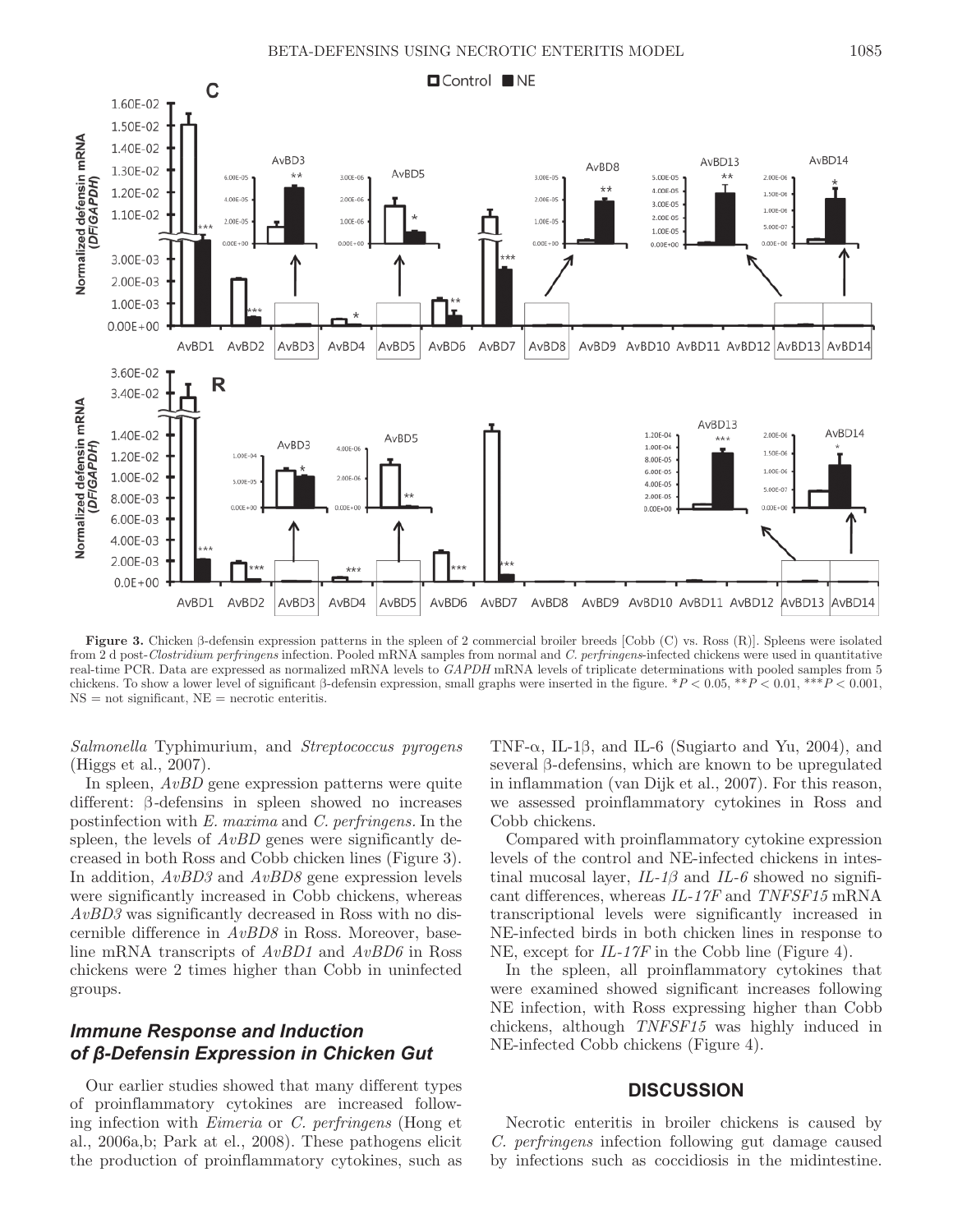**Intestine** 

**Spleen** 



**Figure 4.** Proinflammatory cytokine mRNA levels in intestine and spleen of 2 commercial broiler chickens: Cobb (C) and Ross (R). Intestinal mucosal layer from jejunum and spleen were obtained at the indicated time points postinfection, and mRNA levels were determined by quantitative real-time PCR. Data are expressed as normalized mRNA levels to *GAPDH* mRNA levels of triplicate determinations with pooled samples from 5 chickens.  $*P < 0.05$ ,  $**P < 0.01$ ,  $**P < 0.001$ , NS = not significant, NE = necrotic enteritis.

Various innate immune factors contribute to genetically predisposed NE susceptibility, although the role of antimicrobial peptides in this infection has not been investigated so far. This is the first report showing the expression of *AvBD* transcripts in the crop, intestine, and spleen from 2 commercial broiler chicken lines that show different NE susceptibility. The results showed that β-defensins were highly expressed following *E. maxima* and *C. perfringens* infections with preferential expression of *AvBD1*, *7*, *9* in the crop, *AvBD8*, *10*, *13* in the intestine, and *AvBD1*, *7* in the spleen (Figures 1, 2, and 3). Interestingly, in the spleen of both commercial broiler lines that were uninfected, the levels of *AvBD1*, *2*, *4*, *5*, *6*, and *7* transcripts were significantly expressed. A constitutive expression of some β-defensins can be found in nearly all gastrointestinal tissues. Cathelicidin and certain β-defensins were induced following infection with *Helicobacter pylori*, *Campylobacter jejuni*, and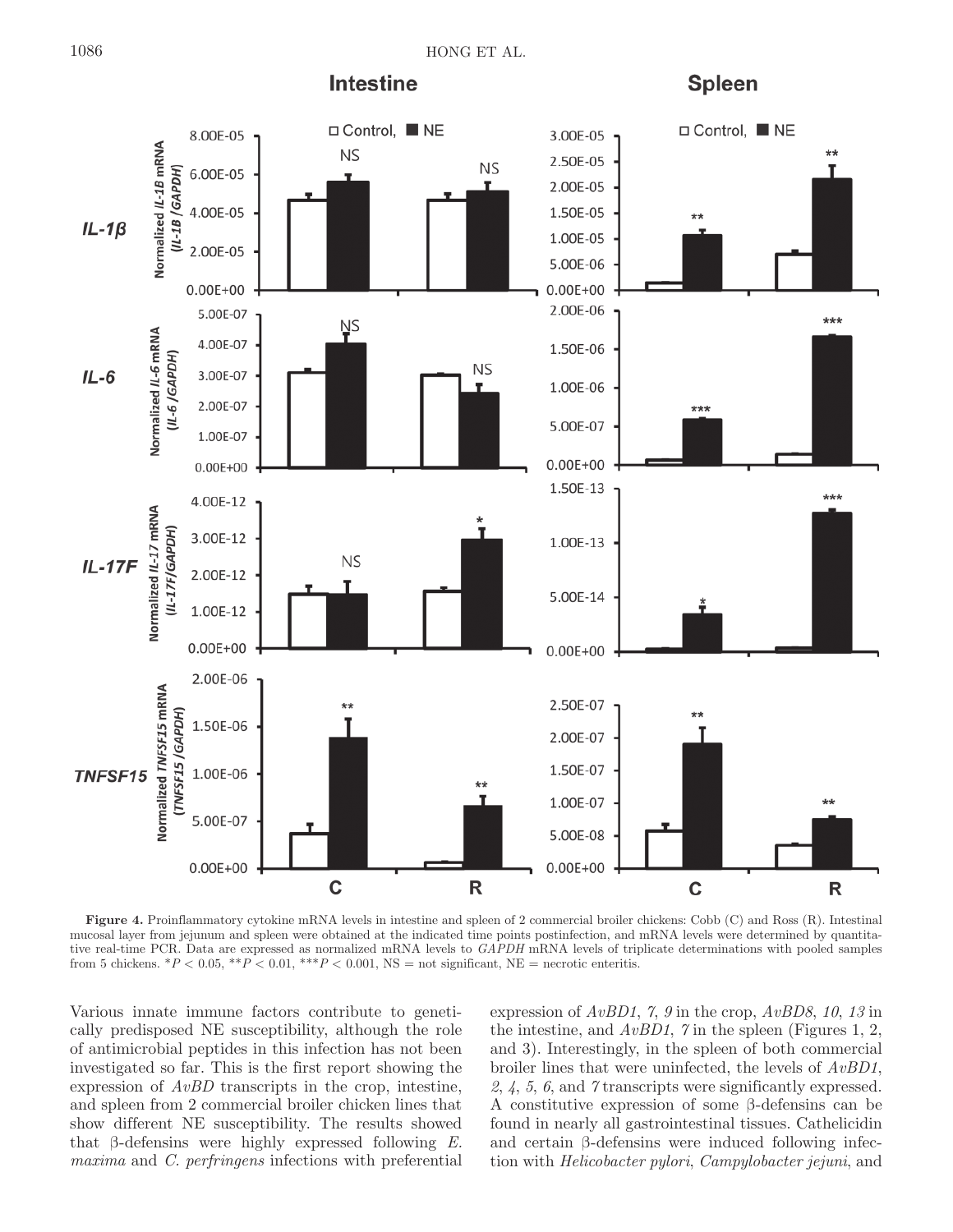*Salmonella* (Milona et al., 2007; van Dijk et al., 2007; Wehkamp et al., 2007; Akbari et al., 2008). In *S. enteritidis* infection, tissue-specific β-defensin expression was reported with *AvBD1*, *2*, *4*, *6*, and *9* in the digestive tract (Milona et al., 2007; van Dijk et al., 2007; Akbari et al., 2008; Derache et al., 2009), and *AvBD1*, *3*, *4*, *5*, *7*, *8*, *9*, *10*, *11*, *12*, and *14* in the ovary, oviduct, or sperm (Subedi et al., 2007; Das et al., 2011; Michailidis et al., 2012). Parasitic infections induced an increase in the number of enteric  $\alpha$ -defensin-expressing Paneth and intermediate cells in the small intestine as well as some members of the β-defensin family in the distinct parts of the gastrointestinal tract in mice (Cunliffe and Mahida, 2004).

The results of this study showed that the expression patterns of *AvBD* in NE differ from those seen in *S. enteritidis* infection in commercial broiler chickens, suggesting that *AvBD8*, *10*, *11*, and *13* may play an important role in host intestinal defense against the pathogens of NE.

Following infection with *Salmonella*, *AvBD1* and *AvBD2* expression levels did not change even though their baseline levels were significantly higher in the *S. enteritidis-*resistant inbred chickens (Derache et al., 2009). In our results, *AvBD1* and *7* transcript levels in the crop were significantly increased in uninfected and NE-infected chickens of the Cobb chicken line that was studied. In general, Ross chickens showed higher β-defensin transcripts in the crop, intestine, and spleen compared with Cobb.

In vivo studies have shown important roles of defensins in host innate immunity to pathogens. Enhanced expression of defensin genes is usually associated with heightened inflammatory response following the infection with pathogens (Menendez and Finlay, 2007). Transient induction of proinflammatory cytokines by chicken gut microflora resulted in an activation and normalization of the innate immune system in the gut and increased resistance to *S. enteritidis* infection (Crhanova et al., 2011) and the production of antibody response was associated with Gal3 (AvBD3) and Gal7 (AvBD4) SNPs in broiler sires following *S. enterica* serovar Enteritidis vaccination (Hasenstein et al., 2006).

In humans, some β-defensins, such as *hBD1* or *hBD2*, were induced or upregulated by proinflammatory cytokines, such as IL-1 $\beta$ , IL-6, and TNF- $\alpha$  (Scott and Hancock, 2000; McDermott, 2006). Interleukin-17, which has been shown to be important for host defense against bacterial and fungal pathogens, was induced following infection with *Salmonella* Typhimurium infection and could be involved in local induction of various defensins (Raffatellu et al., 2009).

In chickens, van Dijk et al. (2007) reported that Gal-6 (*AvBD9*) expression might be upregulated in the digestive tract via NF-κB and activator protein 1 (AP-1) pathways. Because our previous studies showed that proinflammatory cytokines, such as IL-1β, IL-6, IL-17F, and TNFSF15, were highly induced in the intestine of *E. maxima*-infected chickens compared with

uninfected controls following primary infection, these cytokines may be involved in the local regulation of various β-defensins, as shown in this study (Hong et al., 2006b; Park et al., 2007).

Taken together, tissue- and strain-dependent expression of *AvBD* transcripts are induced in broiler chickens following NE infection, suggesting that the local expression of these antimicrobial peptides could be important in the regulation of inflammation and host innate immunity to this infection. Further studies will be necessary to better understand the nature of host-pathogen interaction that is involved in NE infection and the role of these various AvBD that are induced during NE.

### **ACKNOWLEDGMENTS**

This project was supported by the National Research Foundation of Korea (NRF) grant funded by the Korea government (MEST; No. 2011-0005177) and the Next-Generation BioGreen 21 Program (No. PJ008084), Rural Development Administration, Republic of Korea. The authors thank Marjorie Nichols (USDA-ARS, Beltsville, MD) for her technical contribution to this work.

#### **REFERENCES**

- Akbari, M. R., H. R. Haghighi, J. R. Chambers, J. Brisbin, L. R. Read, and S. Sharif. 2008. Expression of antimicrobial peptides in cecal tonsils of chickens treated with probiotics and infected with *Salmonella enterica* serovar Typhimurium. Clin. Vaccine Immunol. 15:1689–1693.
- Collier, C. T., C. L. Hofacre, A. M. Payne, D. B. Anderson, P. Kaiser, R. I. Mackie, and H. R. Gaskins. 2008. Coccidia-induced mucogenesis promotes the onset of necrotic enteritis by supporting *Clostridium perfringens* growth. Vet. Immunol. Immunopathol. 122:104–115.
- Crhanova, M., H. Hradecka, M. Faldynova, M. Matulova, H. Havlickova, F. Sisak, and I. Rychlik. 2011. Immune response of chicken gut to natural colonization by gut microflora and to *Salmonella enterica* serovar Enteritidis infection. Infect. Immun. 79:2755–2763.
- Cunliffe, R. N., and Y. R. Mahida. 2004. Expression and regulation of antimicrobial peptides in the gastrointestinal tract. J. Leukoc. Biol. 75:49–58.
- Das, S. C., N. Isobe, and Y. Yoshimura. 2011. Expression of toll-like receptors and avian β-defensins and their changes in response to bacterial components in chicken sperm. Poult. Sci. 90:417–425.
- Derache, C., E. Esnault, C. Bonsergent, Y. Le Vern, P. Quere, and A. C. Lalmanach. 2009. Differential modulation of β-defensin gene expression by *Salmonella enteritidis* in intestinal epithelial cells from resistant and susceptible chicken inbred lines. Dev. Comp. Immunol. 33:959–966.
- Evans, E. W., G. G. Beach, J. Wunderlich, and B. G. Harmon. 1994. Isolation of antimicrobial peptides from avian heterophils. J. Leukoc. Biol. 56:661–665.
- Ganz, T. 2003. Defensins: Antimicrobial peptides of innate immunity. Nat. Rev. Immunol. 3:710–720.
- Hancock, R. E., and G. Diamond. 2000. The role of cationic antimicrobial peptides in innate host defences. Trends Microbiol. 8:402–410.
- Harwig, S. S., K. M. Swiderek, V. N. Kokryakov, L. Tan, T. D. Lee, E. A. Panyutich, G. M. Aleshina, O. V. Shamova, and R. I. Lehrer. 1994. Gallinacins: Cysteine-rich antimicrobial peptides of chicken leukocytes. FEBS Lett. 342:281–285.
- Hasenstein, J. R., G. Zhang, and S. J. Lamont. 2006. Analyses of five gallinacin genes and the *Salmonella enterica* serovar Enteritidis response in poultry. Infect. Immun. 74:3375–3380.